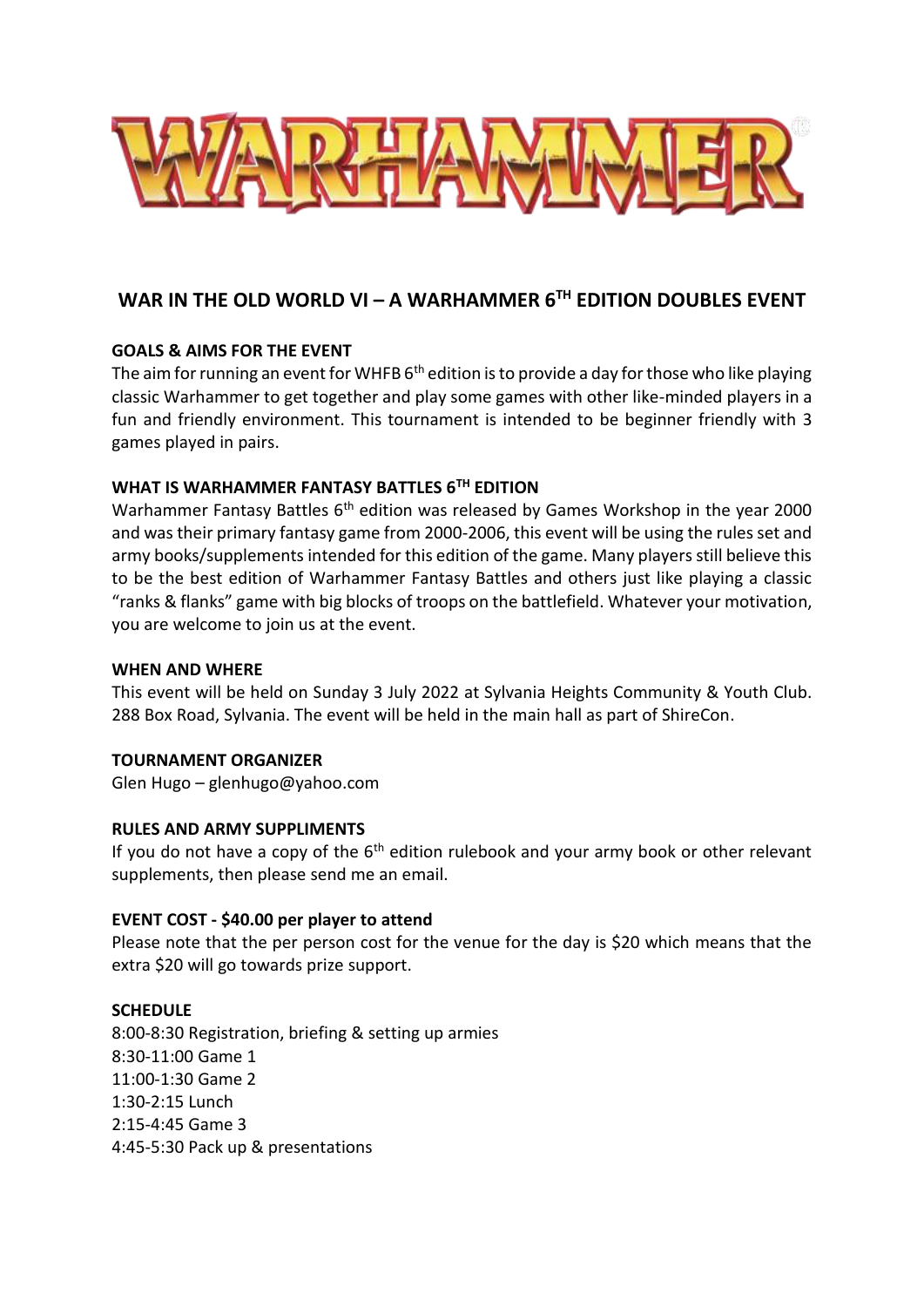It is important that players arrive at 8:00 so that they can be assigned to their tables and can get set up in preparation for an 8:30 start. The total game time for each round is 2hr 30m which should be more than enough time to complete 6 turns. It is expected that players make every effort to finish their games and time notifications will be provided when there is 1 hour remaining, 30 minutes remaining and 10 minutes remaining.

All first round opponents will be drawn at random and you will find out on the morning of the event who you will be playing, all rounds after that will be drawn based on your score relative to other players so after the first round you will be playing the next player who is closest to you on the scoreboard. Players will only play each other a maximum of once during the event.

# **ARMY COMPOSITION**

All armies are to be no more than **1250 points** for each person (meaning 2500 a team) and following the normal rules set out in the Warhammer  $6<sup>th</sup>$  edition rulebook & army book or alternate publication.

This is a doubles event and you will enter the event with a partner who will also control a 1250 point army. Both army's must have a general. At the start of the game roll to see which general is in change, the winner has the benefit of being general for both army's for that game.

For the purpose of the event any list such as Zombie pirates that is required to bring a lord or special character may take a hero level character instead as a general.

This event aims to be fun and allow players the flexibility to build their army lists in a narrative way if they want, this means that players may select their armies from their relevant  $6<sup>th</sup>$  edition army book or from other relevant  $6<sup>th</sup>$  edition publications such as Storm of Chaos, Warhammer Chronicles etc. so this means players may use the army lists provided by Games Workshop for Dogs of War and Kislev as well as themed lists like the Dark Elf City Guard list and other alternative list options as well as "back of the book" lists however this must be indicated when submitting your list for the event.

All lists will be vetted by the TO to check accuracy and you will be asked to re-submit your list if there are any mistakes or if the list is difficult to read and understand. Lists will be checked using Army Builder and if an error is flagged in that system it will be raised with the player to change their list.

## **ALLIANCES**

Not all alliances are possible. Refer to the below chart when considering your army choice and team. Some races suffer a leadership penalty if allied and some alliances are not permitted. Players must nominate there team member and there race. If you are having difficulties finding a team member ask the TO and you will be allocated a person.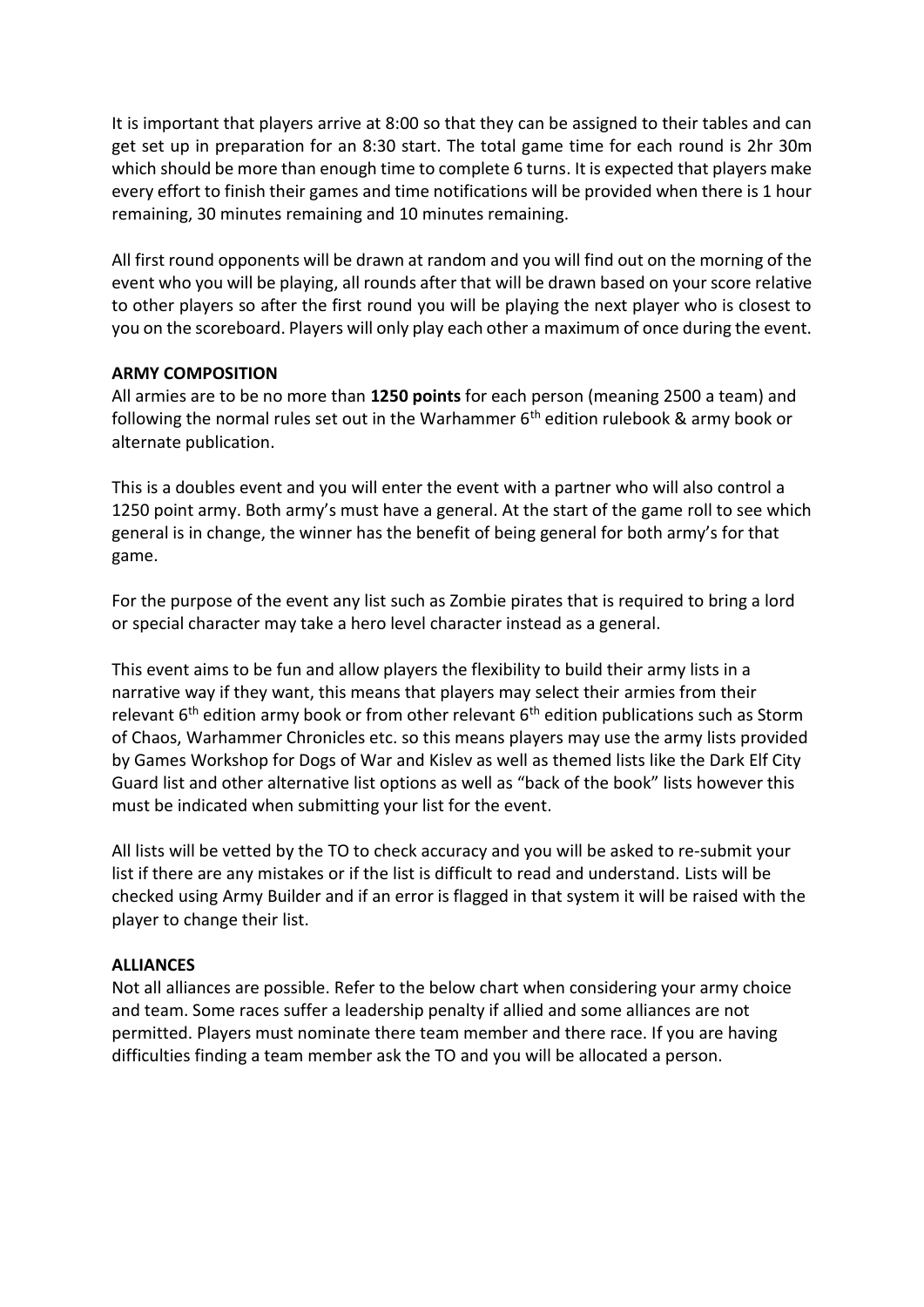|                     | <b>ALLIANCES CHART</b> |         |             |             |              |              |             |         |             |              |         |             |             |       |
|---------------------|------------------------|---------|-------------|-------------|--------------|--------------|-------------|---------|-------------|--------------|---------|-------------|-------------|-------|
|                     | (E)                    | (O)     | (L)         | (S)         | (C)          | (TK)         | (VC)        | (DE)    | (HE)        | (WE)         | (CD)    | (B)         | (D)         | (DoW) |
| Empire (E)          | в                      | x       | т           | x           | x            | D            | $\bf x$     | X       | T           | D.           | x       | T           | т           | т     |
| Orcs & Goblins (O)  | $\mathbf x$            | B       | $\bf x$     | <b>tart</b> | <b>Fight</b> | $\bf x$      | D           | Ð       | X           | $\bf x$      | Ð       | X           | $\bf x$     | т     |
| Lizardmen (L)       | T                      | $\bf x$ | B           | x           | x            | $\mathbf{D}$ | $\mathbf x$ | x       | T           | rg+          | X       | Ŧ           | T           | T     |
| Skaven (S)          | $\bf x$                | m       | $\bf{X}$    | B           | T            | D            | $\mathbf x$ | Ð       | $\bf x$     | $\bf x$      | Ð       | $\bf x$     | $\mathbf x$ | T     |
| Chaos (C)           | X                      | T       | $\mathbf x$ | T           | B            | D            | Ð           | Ð       | $\mathbf x$ | X            | Ŧ       | X           | X           | T     |
| Tomb Kings (TK)     | D                      | X       | Ð           | Ð           | Ð            | B            | $\bf x$     | Ð       | Ð           | D            | D       | $\mathbf x$ | Đ           | T     |
| Vampire Counts (VC) | X                      | Ð       | x           | x           | Ď            | X            | B           | D       | X           | X            | D       | X           | x           | T     |
| Dark Elves (DE)     | $\bf x$                | D       | $\bf x$     | Ð           | Ð            | D            | D           | B       | x           | $\mathbf{x}$ | Ð       | X           | $\bf x$     | т     |
| High Elves (HE)     | т                      | X       | T           | Х           | X            | D            | x           | X       | <b>B</b>    | Τ            | x       | Ϋ           | D           | rg+   |
| Wood Elves (WE)     | D                      | X       | Τ           | X           | x            | D            | X           | $\bf x$ | T           | в            | $\bf x$ | Ŧ           | D           | T     |
| Chaos Dwarfs (CD)   | $\mathbf x$            | Ð       | x           | D           | T            | D            | D           | D       | x           | $\bf x$      | B       | x           | X           | T     |
| Bretonnians (B)     | T                      | x       | Ŧ           | x           | x            | X            | $\mathbf x$ | $\bf x$ | T           | T            | X       | B           | T           | T     |
| Dwarfs (D)          | T.                     | x       |             | X           | X            | D            | X           | X       | D           | D            | $\bf x$ | T           | B           | Ŧ     |
| Dogs of War (DoW)   | T                      |         | T           | T           | T            |              | T.          | P.      | т           | т            | Ŧ       | T.          | T           | B     |

Ogre Kingdoms count as dogs of war on the above chart. Beastmen and Deamons are Chaos Army's. Back of the book lists use the race they appear in the book. If using an army not listed above, ask the TO.

within  $6^{\circ}$  of each other suffer  $a - 1$ 

Ld penalty (after other modifiers).

You may only select to play with a

team-mate who has an army with

which you are permitted to ally.

Each player is paired with their

# Armies

Players will fight with two armies allied together for the battle. Each army may only ally with the armies shown on the Alliances chart above.

Simply cross-reference the races you wish to ally. The following notations represent:

 $B =$  Battle Brothers - same race, so no problems.

 $X = Disallowed - cannot ally under$ any circumstance.

 $T =$  Trusted allies - no special rules, team-mate. alliance is permitted.

Before each battle the General must  $D =$  Distrustful allies - permitted, be decided using the following rule: but allied units and characters

· Each player on the team rolls a D6, with the opponents witnessing the roll - re-roll any ties.

\* The highest rolling player will lead the army in this battle. Their Hero acts as the General.

. Both forces react to the General as per the Warhammer rules.

#### **MAGIC PHASE**

For the purpose of the Magic phase both army's have their own dispel and casting dice that cannot be combined. For the purpose of dispelling both army's are able to utilise there dispel dice pool but only one attempt can be made to dispel by either opposing player.

#### **KEY DATES**

All players must submit their army list no later than **Sunday 26 June (1 week prior to the event)** this gives the TO time to review all the lists and ensure accuracy and enough time for any players to re-submit lists if necessary. Please ensure that lists are submitted on time as this helps with running a smooth event and keeping it fair for everyone. Please email army lists to glenhugo@yahoo.com and you are welcome to email me if you have any questions.

#### **HIDDEN ITEMS**

The game of Warhammer is intended to be played with "hidden items" which means that things like magic items and special abilities are intended to be hidden until the relevant time for them to be revealed, also the rules for many magical items in the game are written with this intent and are best used as a surprise.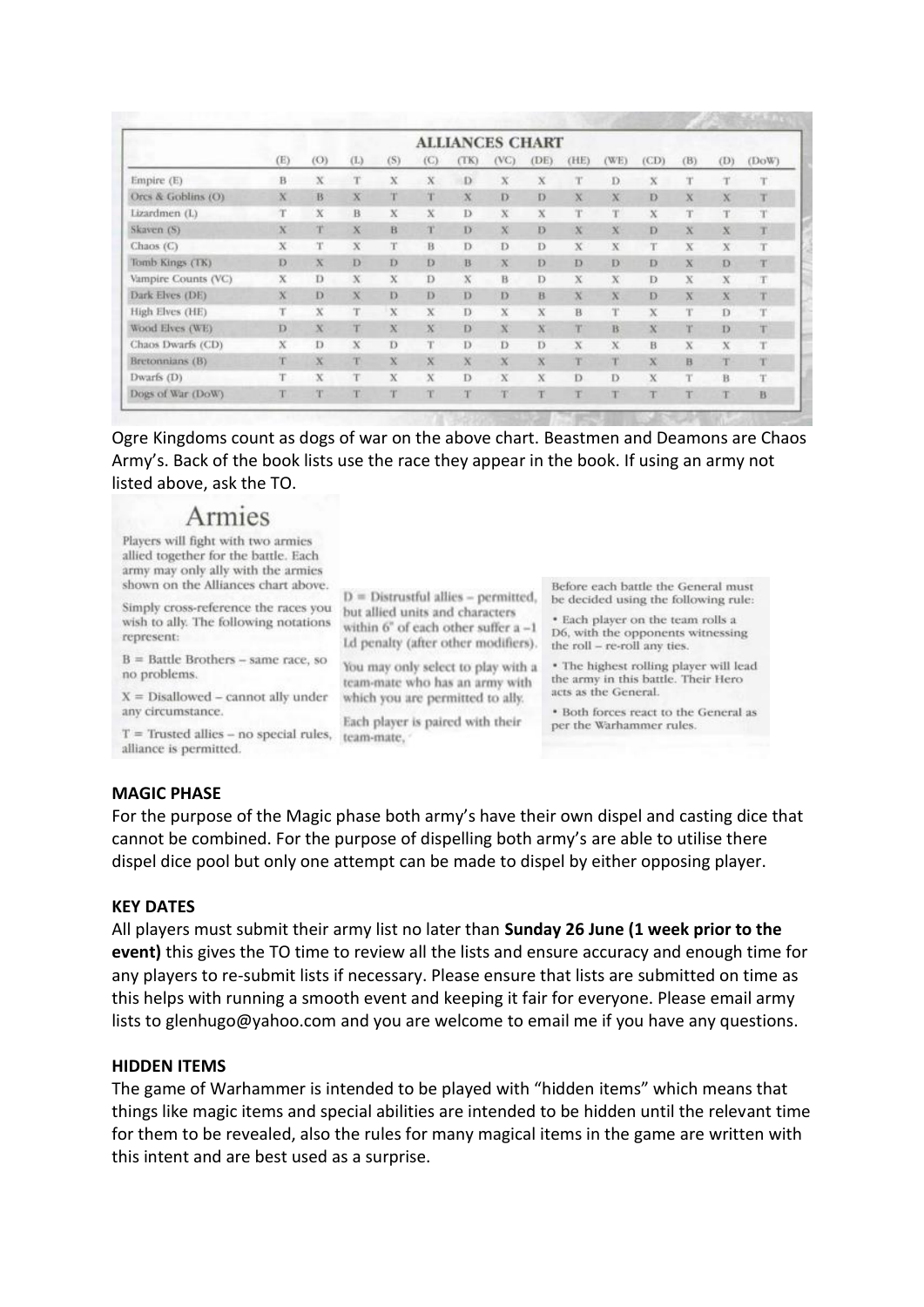If you can imagine actually being one of your miniatures on the tabletop for a moment… Your army is looking out across the battlefield and can see the enemy forces arrayed against you. You can see weapons and shields glinting in the sun as well as the bright colours of banners and standards but you can't tell what magical properties their weapons might have or if that enemy wizard is carrying an ancient trinket or a magical scroll in his pocket, or if the gem that the enemy general wears around his neck is just a pretty jewel or in fact a protective talisman.

What this means for the purpose of writing your list for the event is that there are various items & abilities that may be hidden on your list and revealed to your opponent during the game. This includes magic items of all types (including magic banners), vampire bloodline powers, knighty virtues, sacred spawnings, Dwarven runes, ogre big names etc.

In the case of magic weapons and armour the mundane equivalent must be on the list, i.e. if your character carries a magic shield then you can list "shield" on your list for that character, if a suit of magical armour permit a model to have a 6+ save then it is considered to be light armour and a 5+ save is considered to be heavy armour. Also in the case of magic weapons some may specify a weapon type such as great weapon, lance or spear however if there is no specific weapon type listed for that magic weapon it can be counted as a hand weapon on your list. Please ask the TOs if you have any questions about list formatting.

It is expected that you list all your magic items and abilities (as per above) on a separate page as well as which characters they are assigned to so that you can show this to your opponent when the item is revealed.

An item is revealed in game when it is relevant to do so, for example if a character is attacking with the sword of might (+1 strength) then you would reveal this when rolling to wound. A character who has a ward save of some kind would reveal this when he has failed his armour save and is required to roll for a ward save.

**A note on composition –** While creative list building is encouraged it is also your responsibility as a player to ensure that this is a fun setting so please take this into account when you build your list. There are no restrictions other than those that exist within the game however please consider the overall experience that this event is about when writing your list and how your opponent might feel when facing it across the table. This doesn't mean that you have to write a "soft" list that will lose every game but please avoid writing a list that is designed to avoid interacting with your opponent or removes the fun from the contest. Here are some examples of things to avoid:

- Having a "death star" unit that costs 700+ points with all your characters hiding in it
- Generating 12+ power dice per turn and slinging spell after spell after spell at your opponent
- "Gun-line" lists with 50 crossbows and 5 war machines that sit in the deployment zone and have no intention of moving all game

## **SCORING SYSTEM**

This event will use a classic 20-0 scoring system. Once you have calculated all victory points for each team as per the above criteria consult the table below and write your battle points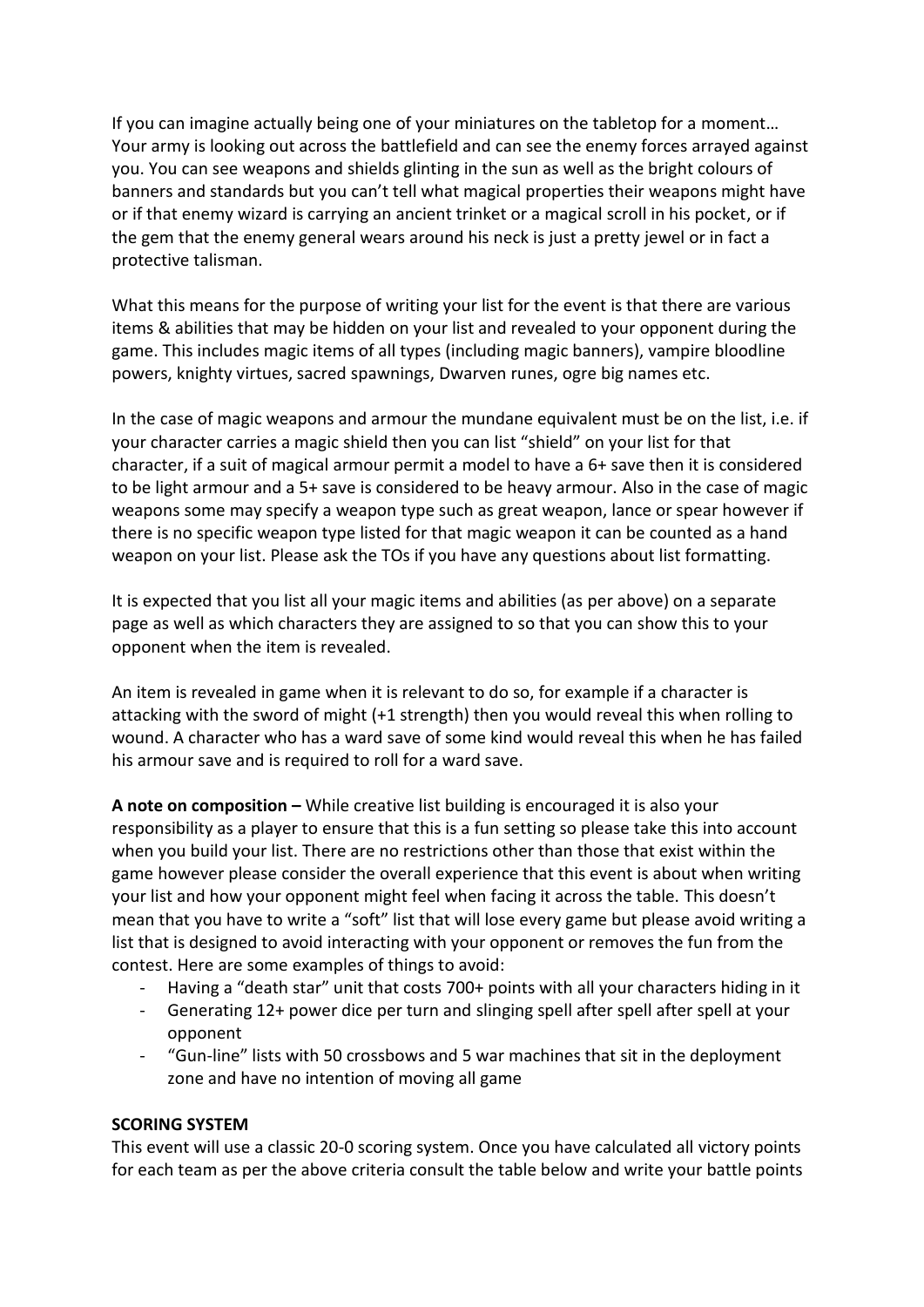score on your score sheet. Under this system the maximum battle points that a player can score in a game is 20 and the minimum is 0 however it is very difficult to achieve this result as one team would have to pretty much kill their opponent's entire army as well as score extra points for table quarters and banners etc and not lose any of their own units. So in reality most games are likely to be a lot closer than this and you are also rewarded for playing the game out because if you kill just one or two extra units or manage to preserve your units on the board then this can potentially help you score a few extra battle points. It is also possible for a drawn game if the victory points difference is 249 or less either way, in which case the battle points are split 10 to each team.

| Victory points difference | Victory battle points | Defeat battle points |  |  |  |
|---------------------------|-----------------------|----------------------|--|--|--|
| $0 - 249$                 | 10                    | 10                   |  |  |  |
| 250-499                   | 11                    | 9                    |  |  |  |
| 500-749                   | 12                    | 8                    |  |  |  |
| 750-999                   | 13                    | 7                    |  |  |  |
| 1000-1249                 | 14                    | 6                    |  |  |  |
| 1250-1499                 | 15                    | 5                    |  |  |  |
| 1500-1799                 | 16                    | 4                    |  |  |  |
| 1800-2099                 | 17                    | 3                    |  |  |  |
| 2100-2399                 | 18                    | 2                    |  |  |  |
| 2400-2849                 | 19                    | 1                    |  |  |  |
| 2850+                     | 20                    | 0                    |  |  |  |

### **BATTLE POINTS SCORING TABLE**

## **PAINTING CRITERIA**

We understand that this is a time consuming hobby and we can't always find the time to paint a fully completed army especially when real life stuff happens so you may participate in this event even if your army is unpainted or not fully painted. However you will not be able to win the event with an unpainted army, so if you're keen to come along for some great games of Warhammer then you are welcome to but hopefully the scoring system will give greater incentive to have players complete their army in time for the event so that it looks nice on the tabletop.

## **What constitutes a painted army?**

For the purposes of this event a painted army is where all models are fully painted with at least 3 colours and the bases are painted and where at least 1 basing material is used, bases that are just bear plastic with some paint on it are not considered for this purpose. Models that are simply undercoated with a couple of random colours slapped on do not count as painted. The intent here is for players to put in a genuine effort to paint their force to at least a basic tabletop standard.

The TOs will judge the painting during the lunch break and each player will also vote for what they believe to be the "coolest army" at the event. Your coolest army vote should go to the army that you believe has the best overall visual theme, whether that be an amazing paintjob, coolest conversions or centrepiece or even a fancy display board to show it off.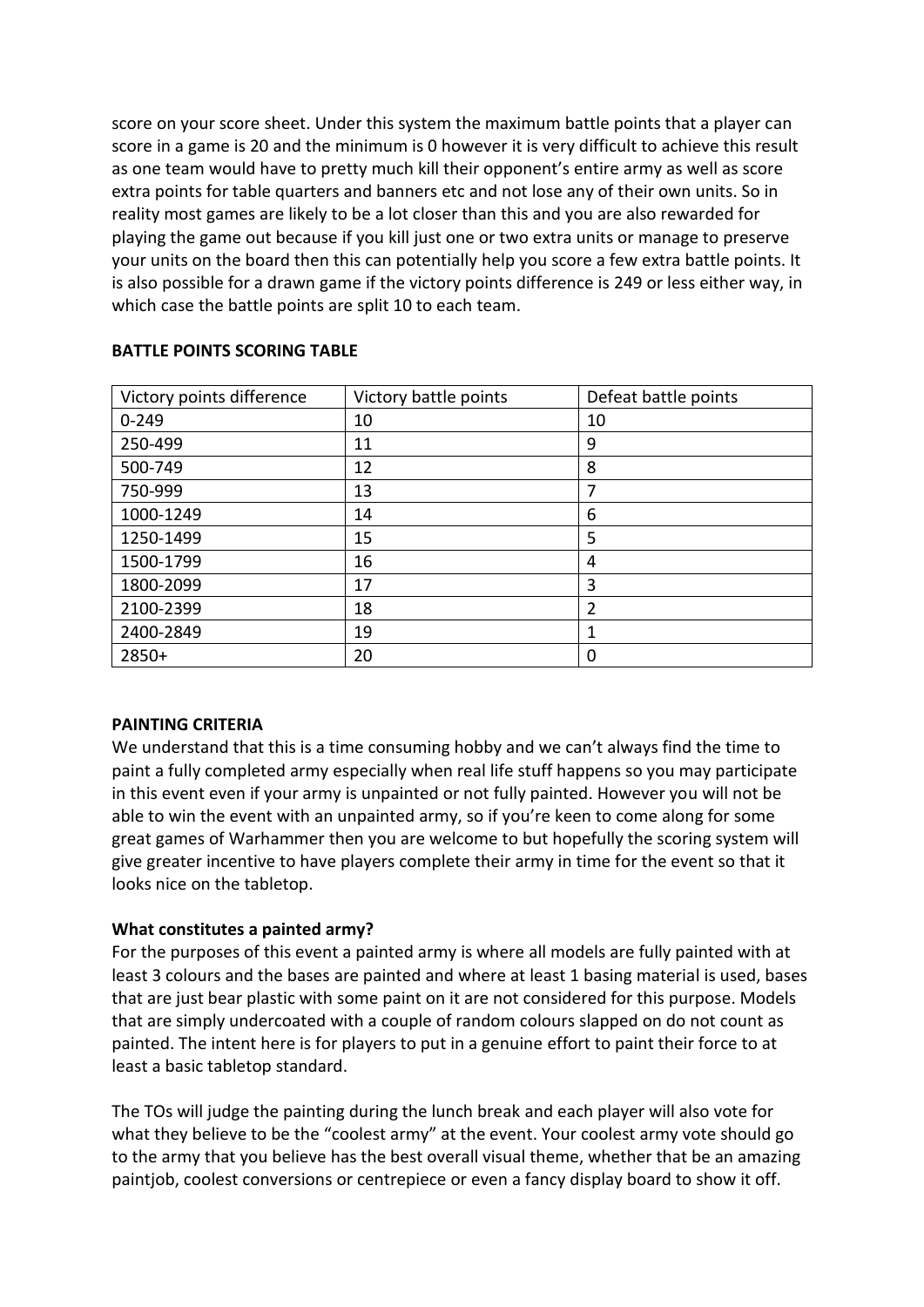A team that fits the above painting criteria will earn an additional 20 battle points at the end of the event and will be eligible to win event prizes.

## **TERRAIN & LINE OF SIGHT**

Terrain is an important part of Warhammer but sometimes the height of a hill or density of a forest on the tabletop does not quite convey what it would be like for the units in the field of battle. For the sake of clearing up any grey areas, all forests & hills at this event will count as "infinitely high" meaning that a unit that is behind a forest or hill cannot be seen by another unit on the other side of that terrain feature. This also means that large targets cannot be seen behind a forest or hill and cannot see over forests or hills either. Even if a unit that is on a hill is trying to draw line of sight to a unit behind another hill or forest that unit is still considered to be obscured by the terrain feature. However this does not stop units from being able to see around terrain features, so if a unit has part of its base or its rear ranks poking out from behind a forest and another unit can draw line of sight to it around the terrain feature then it can be targeted as normal for charges, shooting, magic etc.

The rules for buildings in  $6<sup>th</sup>$  edition are not really suitable for tournament play so it is recommended that you treat buildings simply as an impassable piece of terrain that blocks line of sight rather than having models entering and fighting in buildings as it can be a bit cumbersome at times.

Other than this all terrain is to be played as per the book, and it is recommended that you discuss with your opponent prior to deployment so that both players know what the terrain on the board represents. If any of this is unclear then please ask the TO prior to setting up models.

## **RULES DISPUTES & SPORTSMANSHIP**

It is expected that all players play in the spirit of the event and interact with their opponents in a friendly and polite manner. If your primary motivation is to turn up and annihilate all opponents at the expense of all else then please don't sign up for this event and there are other games systems that we can recommend that will fulfil your needs. Also please note that dice are dice, they are designed to randomly generate numbers so please don't be that guy who complains about your dice all weekend, if your dice turn against you then the best thing to do is have a laugh about it with your opponent and chalk it up as a funny story.

As we all know Warhammer is not a perfect game and rules questions and discrepancies do come up from time to time. It is expected that players check the relevant part of the rulebook before consulting a TO for rules clarification, also the TOs don't know everything so if they cannot come to a logical conclusion on a ruling they may leave it in the hands of the dice gods and ask you to roll a dice to decide. It is important not to get bogged down in lengthy rules discussions because this takes away from your game time and makes it hard to finish your game so if you are struggling to decide on an outcome best to roll a dice and move on with the game.